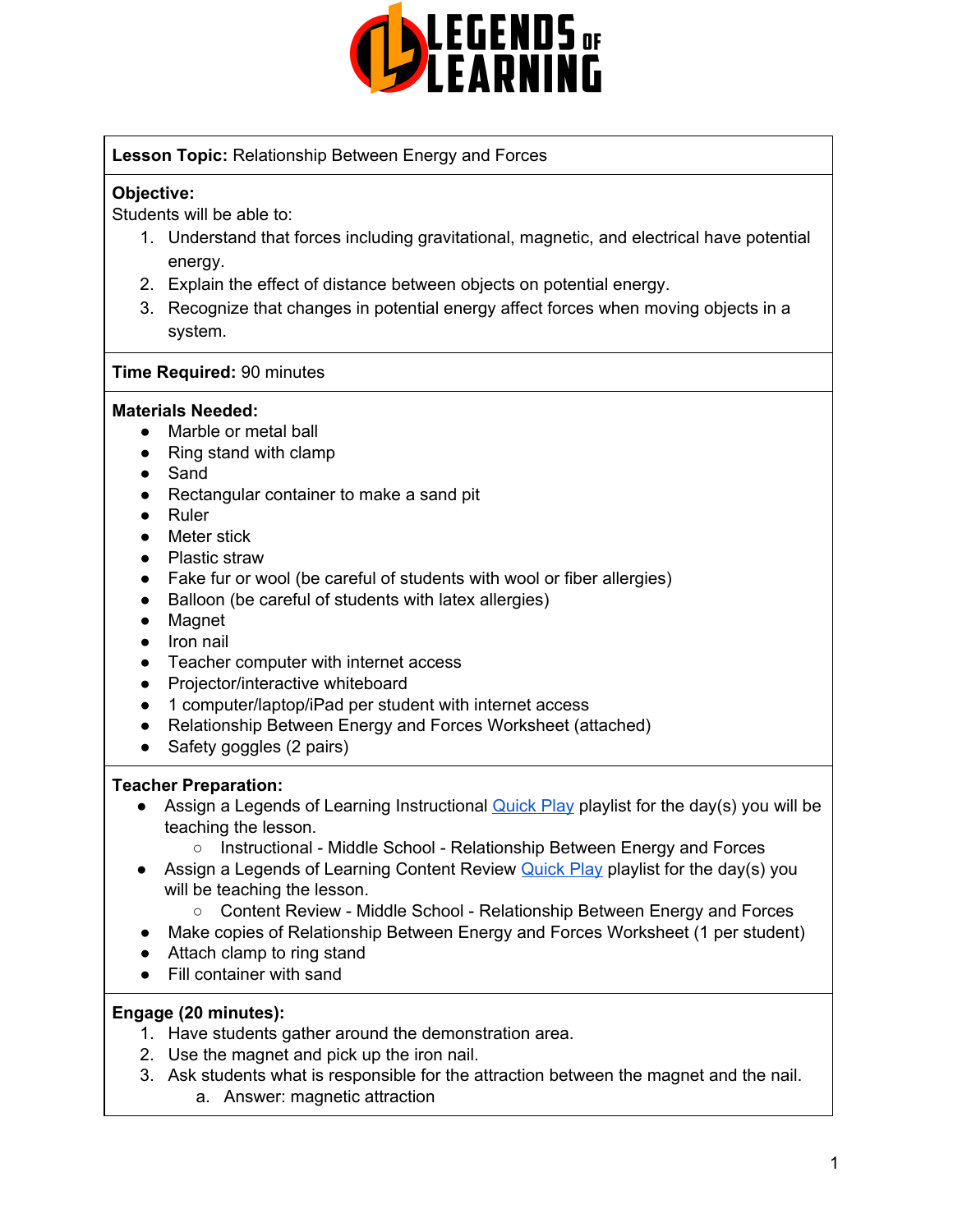

- 4. Ask for a student volunteer to hold up the meter stick, resting one end on the demonstration table.
- 5. Place the iron nail on the table near the meter stick.
- 6. Ask for a second student volunteer to operate the magnet.
- 7. Ask students how increasing the distance between the magnet and the nail will affect the attraction between the two objects.
	- a. Answer: It will not be as strong.
- 8. Have the student volunteer increase the distance over a series of attempts until the magnet can no longer pick up the nail.
- 9. Explain to students that the nail and magnet system contains potential energy or stored energy, called magnetic potential energy, and as the distance in the system increases, the potential energy increases.
- 10. To further clarify the interaction in the system, explain that more energy is stored in the system, as work is no longer occurring. (The nail and magnet are no longer interacting as the distance increased.)
- 11. Ask for three student volunteers to help demonstrate electric potential energy. (Be sure that none of the volunteers has a latex or fiber allergy.)
- 12. Have Student One inflate and tie off the balloon.
- 13. Have Student Two hold the meter stick horizontally, and explain that they will measure distance in the system.
- 14. Have Student Three charge the plastic straw by rubbing the fabric on the straw, and then charge the balloon in the same manner.
- 15. Ask Student One to release the balloon while Student Two attempts to attract it with the charge straw.
- 16. Ask the class what causes the attraction between the straw and balloon.
	- a. Answer: Static electricity
- 17. Recharge the objects if needed.
- 18. Ask Students One and Three to separate slowly and for Student One to release the balloon while Student Two measures the distance with the meter stick.
- 19. Have students repeat the interaction until no attraction occurs.
- 20. Explain to students that electric interactions also have potential energy, which also increases with distance.
- 21. Ask for two student volunteers, and issue each a pair of safety goggles.
- 22. Explain to students that they will observe how distance affects the gravitational potential energy in a system.
- 23. Show students the marble and sand-filled container, explain that this system is composed of the marble and the Earth, represented by the sand-filled container.
- 24. Instruct Student One to secure the marble in the ring stand clamp.
- 25. Instruct Student Two to measure the height of the marble.
- 26. Record the height in a table on the board, titled "Height vs. Impact Crater-Diameter."
- 27. Ask Student One to release the marble.
- 28. Have Student Two measure the diameter of the impact crater.
- 29. Record the diameter on the table.
- 30. Increase the height of the marble and repeat the procedure.
- 31. Record the diameter on the table.
- 32. Increase the height of the marble and repeat the procedure.
- 33. Record the diameter on the table.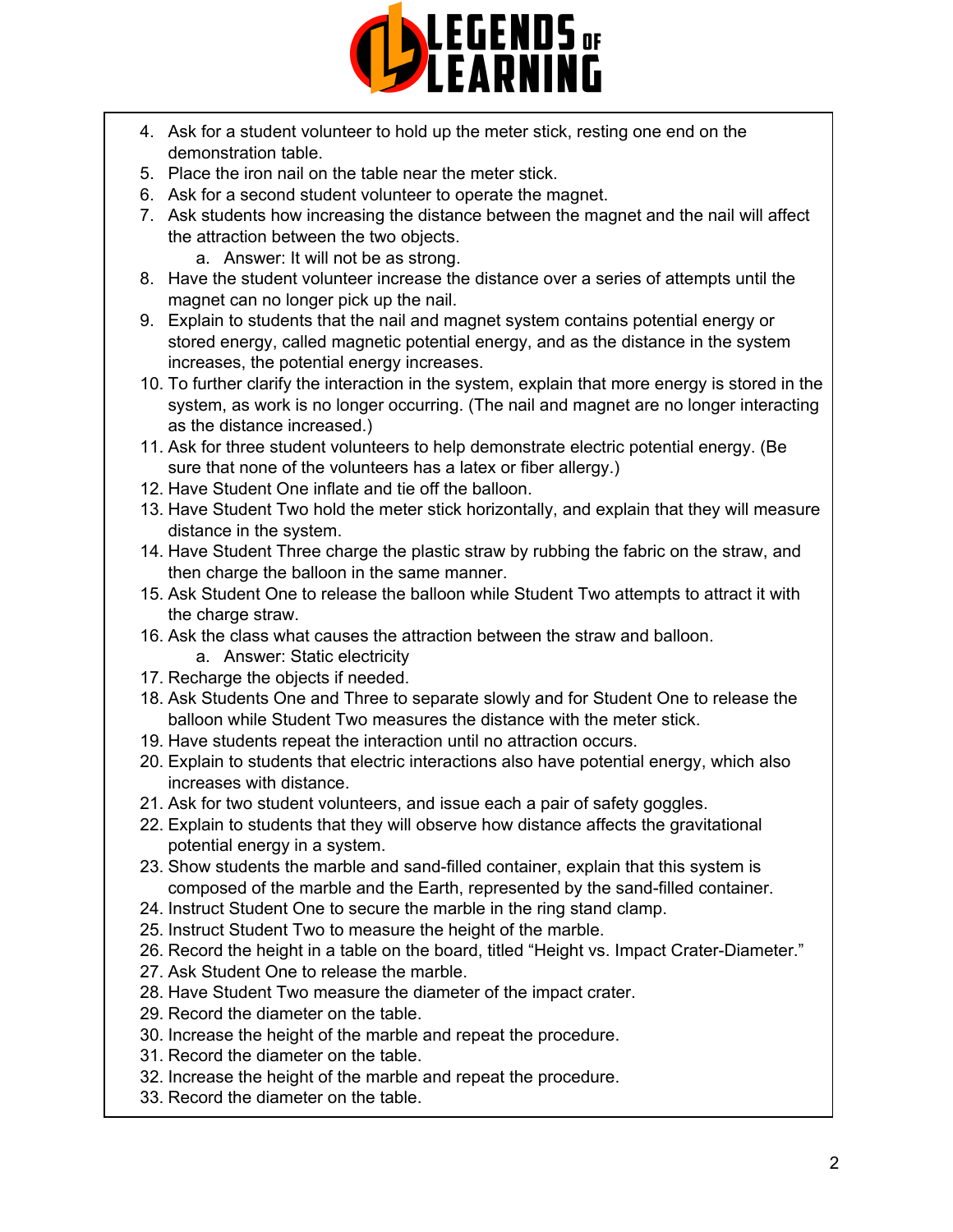

- 34. Ask students to describe how the diameter changed as the height of the marble increased.
	- a. Answer: The diameter increased as the height of the marble increased.
- 35. Explain to students that the marble has gravitational potential energy, which increases with distance in the system.
- 36. Explain that as the marble landed, the gravitational potential energy converted to kinetic energy, and work was performed on the sand, creating the craters.
- 37. Summarize by reminding students that magnetic, electric, and gravitational interactions all have potential energy and are affected by distance, and they will learn more about these interactions during the lesson.

## **Explore (35 minutes):**

- 1. Have your students sign in to Legends of [Learning](https://intercom.help/legends-of-learning/en/articles/2154920-students-joining-a-playlist). Instruct students to complete the Instructional playlist.
- 2. As students complete the assigned games, students will complete the Relationship Between Energy and Forces Worksheet.
- 3. Circulate as students work through the playlist and complete the handout. Listen for evidence of understanding and use this opportunity to correct any misconceptions.

# **Explain (20 minutes):**

- 1. Review answers to the Relationship Between Energy and Forces Worksheet by drawing the diagrams of each situation on the whiteboard or using Smartboard. Ask for student volunteers to identify the interaction and change in potential energy in each situation. Review part 2 of the worksheet, by asking students to stand to acknowledge agreement as each statement is read to the class.
- 1. Relate student knowledge to the demonstration at the beginning of the lesson.
	- a. What is meant by a system? (interaction between two objects)
	- b. What is the relationship between potential energy and distance? (as distance increases, potential energy increases; as distance decreases, potential energy decreases)
	- c. Who can give a demonstration of the relationship of gravitational potential energy and potential energy using the sand container and marble? (student performs tests changing the height of the marble and measure the diameter of the impact crater)
	- d. Why is the diameter increasing? (more work is done on the sand as the potential energy converts to other forms of energy – kinetic energy and thermal energy)
	- e. Who can describe another relationship between forces and energy? (magnet and a piece of iron, when the distance increases the potential energy increases)
	- f. Can anyone name a third interaction between forces and energy? (electric, such as the balloon and the straw, two oppositely charged particles attract each other and create a field. As the distance between the two objects changes, the potential energy will change. It increases as the distance increases.)

## **Elaborate (5 minutes):**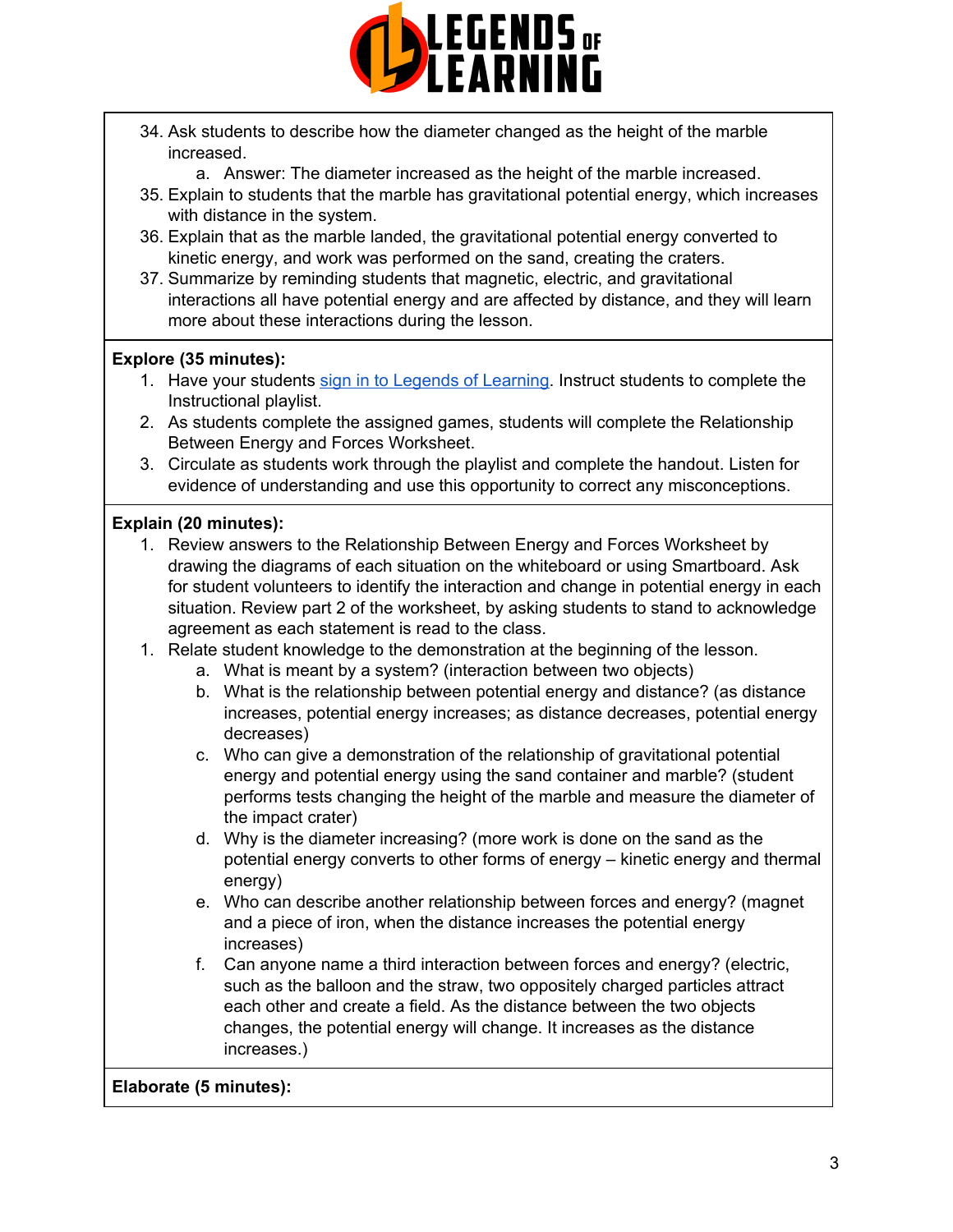

- 1. Explain to students that they experience examples of interaction of forces and energy all the time, from electric forces interacting between your hair and a wool sweater, a magnet holding to a metal locker, and even the Moon orbiting Earth. The distance between the objects in these systems also means that a certain amount of potential energy exists based on that distance. When the distance increases, the potential energy increases, which means the system has more stored energy. Now imagine that the system is a massive meteor or asteroid and the Earth.
- 2. Show this video of a meteor crater in Arizona: Meteor Crater in [Arizona](https://www.youtube.com/watch?v=odGrgsLkfUQ)
- 3. Ask students what the potential energy is like between a distant space object and Earth and why the impact crater is so massive in the video.
	- a. Answer: The potential energy would be large, and the energy transferred to the surface would be immense, which means the ability to perform work on the Earth surface by creating the crater would also be considerable.

### **Evaluate (10 minutes):**

- 1. Have your students sign in to Legends of [Learning](https://intercom.help/legends-of-learning/en/articles/2154920-students-joining-a-playlist). Instruct students to complete the Content Review playlist.
- 2. [Analyze](https://intercom.help/legends-of-learning/en/articles/2154918-tracking-student-progress-and-performance) student results to determine what concepts need to be a focus for reteaching.

## **Additional Lesson Strategies:**

- To use Legends for additional instruction, create a [custom](https://intercom.help/legends-of-learning/en/articles/2154910-creating-a-playlist) playlist with an [instructional](https://intercom.help/legends-of-learning/en/articles/3505828-types-of-games) [game](https://intercom.help/legends-of-learning/en/articles/3505828-types-of-games) and pre and post [assessment.](https://intercom.help/legends-of-learning/en/articles/2154913-adding-assessments-to-a-playlist)
- To use Legends for a quick formative [assessment](https://intercom.help/legends-of-learning/en/articles/2154913-adding-assessments-to-a-playlist), create a 5-question assessment in a [playlist.](https://intercom.help/legends-of-learning/en/articles/2154910-creating-a-playlist)
- To use Legends for a student-directed experience, create a [targeted](https://intercom.help/legends-of-learning/en/articles/3340814-targeted-freeplay) freeplay playlist.
- Encourage students to play on their own at home in Legends of Learning: [Awakening](https://intercom.help/legends-of-learning/en/articles/2425490-legends-of-learning-awakening) for a student-driven experience including avatars, battling, and quests all centered around topics they are covering in class.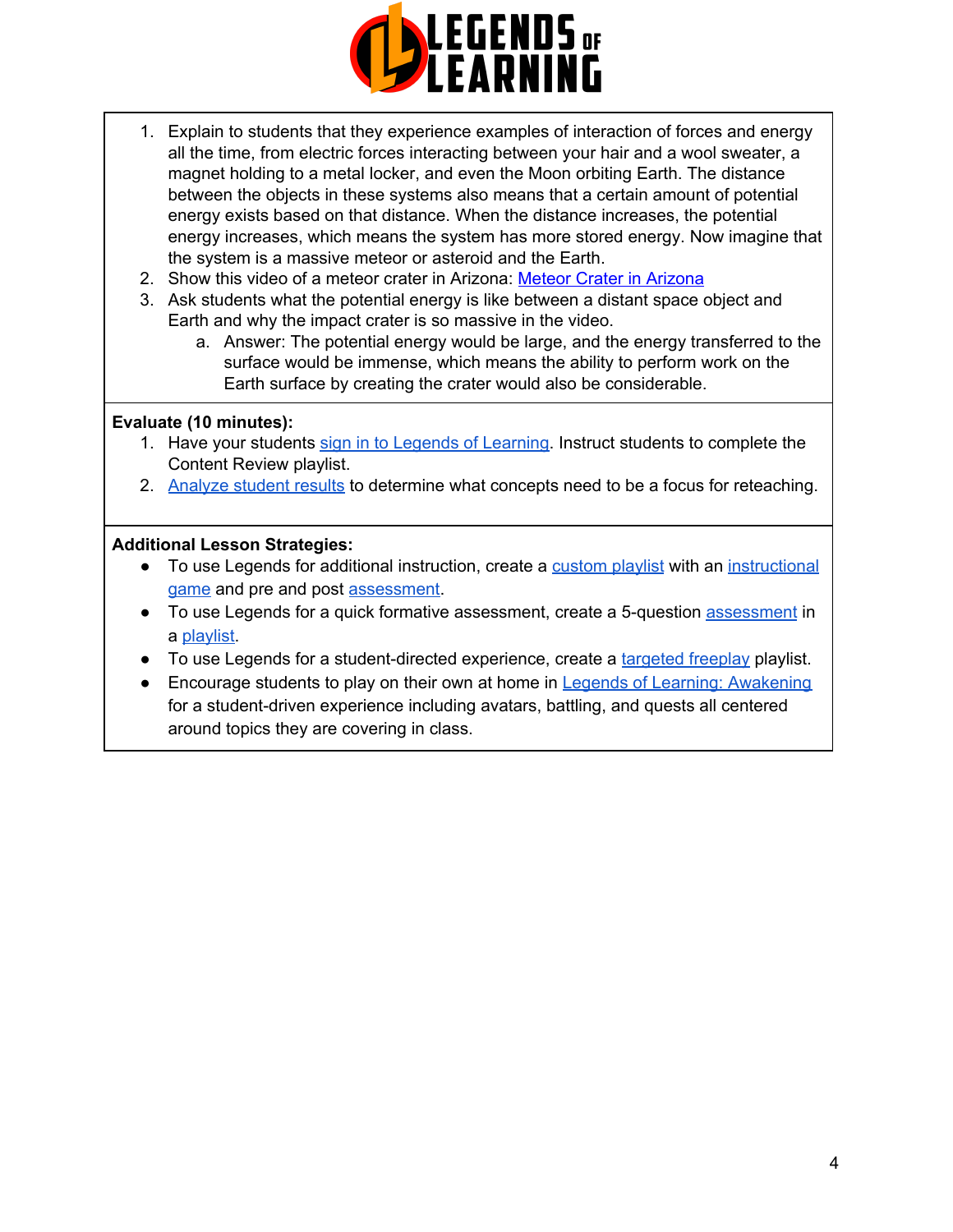

# **Relationship Between Energy and Force**

Name:

**Directions:** While playing the games in Legends of Learning, use what you learn to answer the following questions.

**Part 1.** Identify the type of interaction in each system **(gravitational, magnetic, or electric)**, and describe the change in potential energy if the distance between the object changes. Write your answer in the boxes provided.

**Situation #1** Distance increases.





This [Photo](http://physics.stackexchange.com/questions/184186/why-opposite-poles-of-magnet-attract-each-other-why-dont-they-repel) by Unknown Author is licensed under CC [BY-SA](https://creativecommons.org/licenses/by-sa/3.0/)







This [Photo](http://employees.csbsju.edu/hjakubowski/classes/ch331/lipidstruct/olthermoreview.htm) by Unknown Author is licensed under CC [BY-NC](https://creativecommons.org/licenses/by-nc/3.0/)

**Situation #3** Distance increases.





This [Photo](http://physics.stackexchange.com/questions/307000/which-charge-is-produced-when-an-air-balloon-is-rubbed-by-dry-hair) by Unknown Author is licensed under CC [BY-SA](https://creativecommons.org/licenses/by-sa/3.0/)

**Part 2. Agree or Disagree.** Next to each of the statements below, write **A** if you agree with the statement or **D** if you disagree with the statement.

1. When two objects interact, they exert a force on each other.

2. During collisions between objects, energy is gained by the system.

\_\_\_\_\_\_3. Gravitational potential energy decreases as the height of an object increases.

4. Energy is the ability to do work on an object.